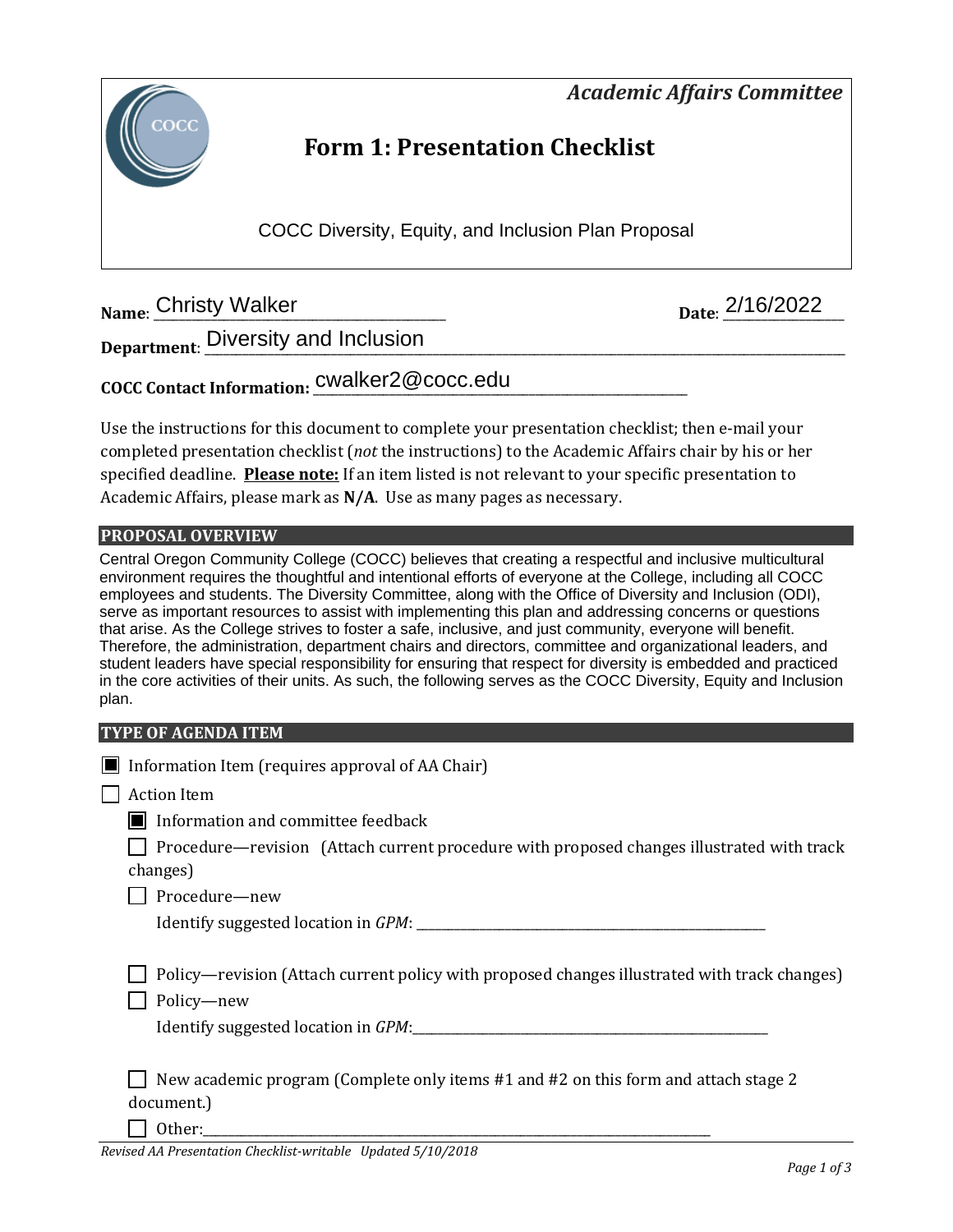| <b>BUDGET</b> |  |
|---------------|--|
| N.<br>.       |  |

## **INSTRUCTIONAL REQUIREMENTS**

Please see attached proposal

# **OPERATIONAL NEEDS, CURRENT AND FUTURE** NA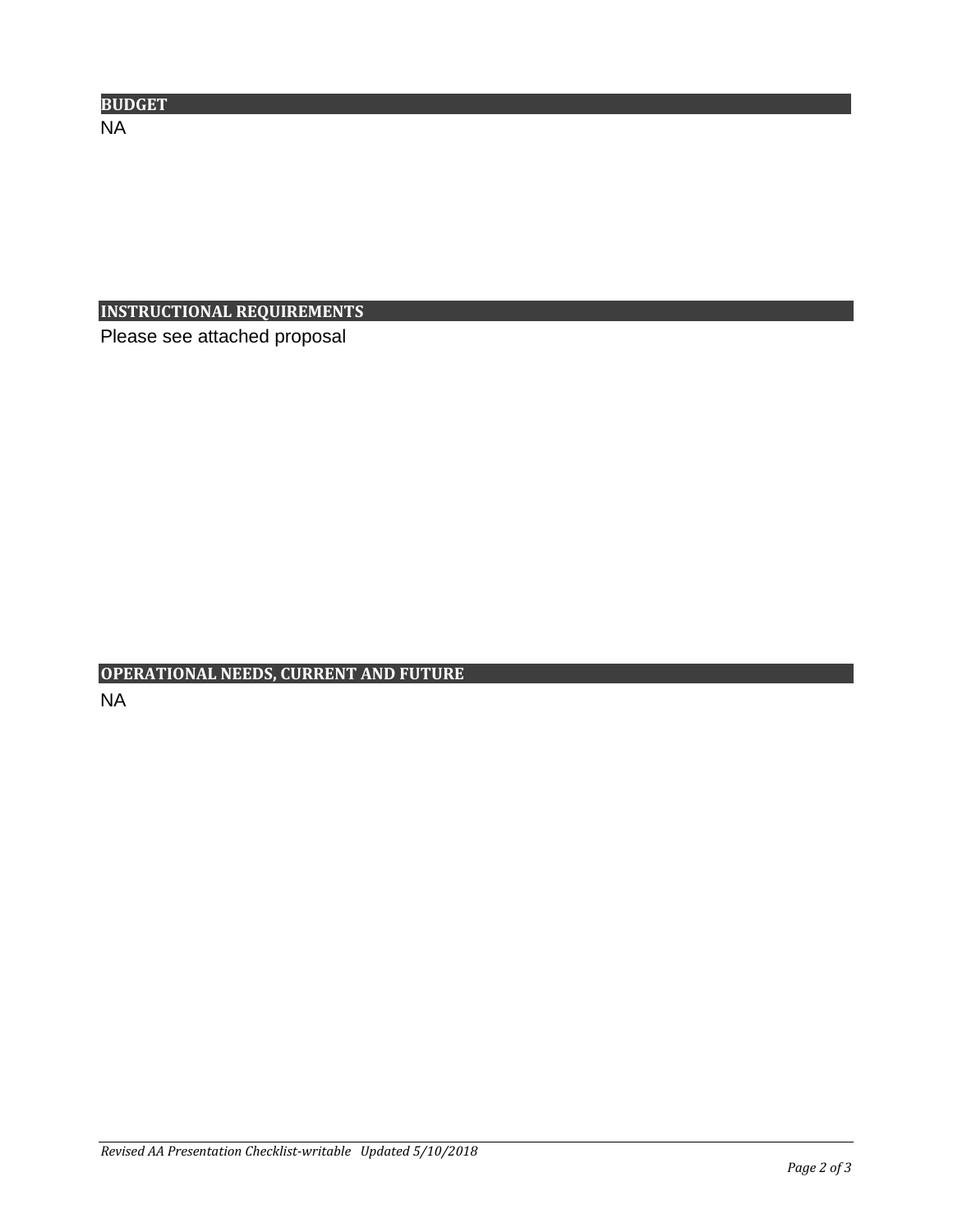### **STUDENT IMPACT**

An inclusive community leads to a healthy society. When we make concentrated efforts to level the playing field, we start to mend tears that have historically oppressed and marginalized communities. Working together will always lead to a stronger community. All students are and staff are impacted by equity and inclusion.

### **ANTICIPATED IMPLEMENTATION TIMELINE**

Ongoing-see attached proposal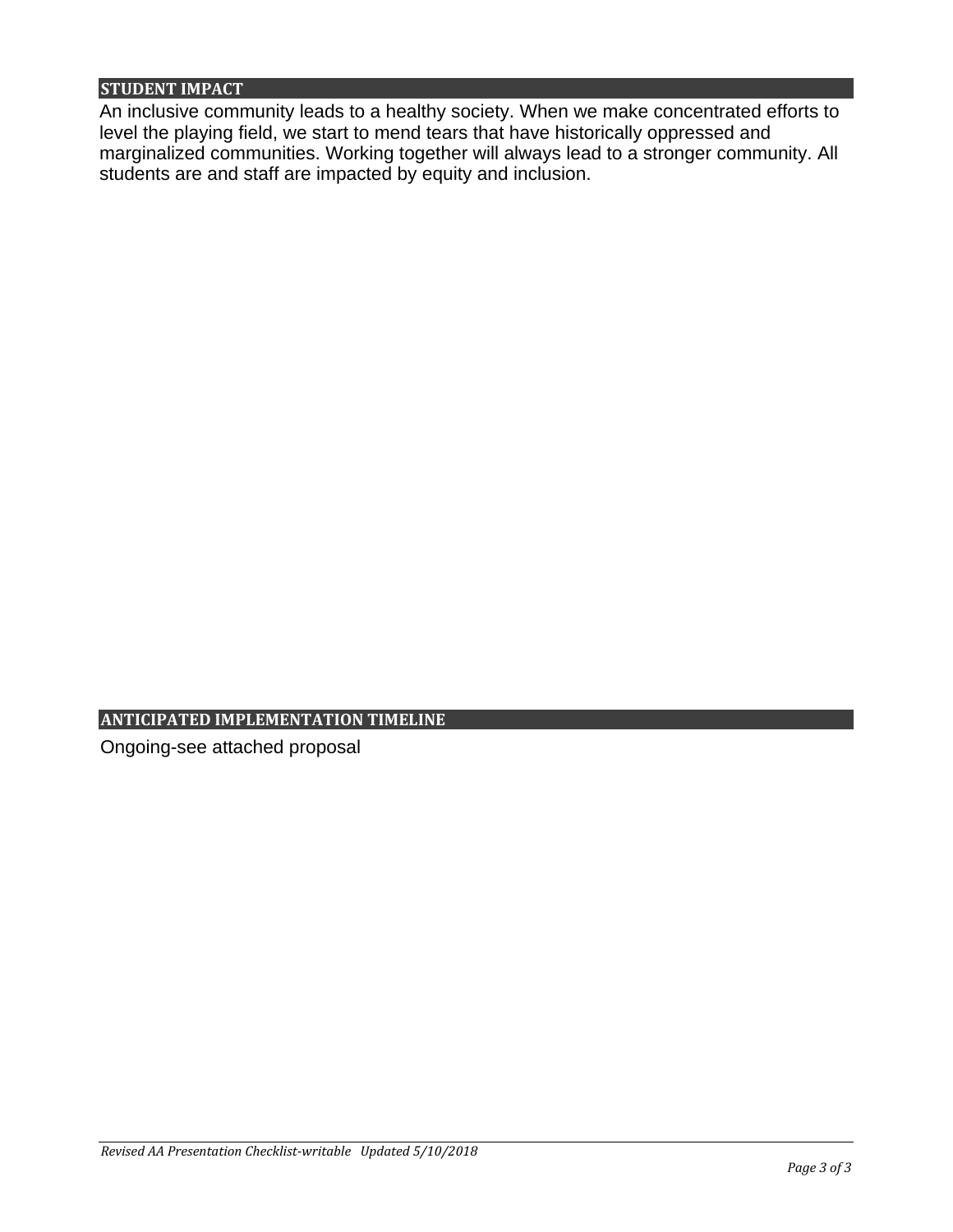### **COCC Diversity Plan Goals, Learning Outcomes, Strategies, and Measurement Tools**

Central Oregon Community College (COCC) believes that creating a respectful and inclusive multicultural environment requires the thoughtful and intentional efforts of everyone at the College, including all COCC employees and students. The Diversity Committee, along with the Office of Diversity and Inclusion (ODI), serve as important resources to assist with implementing this plan and addressing concerns or questions that arise. As the College strives to foster a safe, inclusive, and just community, everyone will benefit. Therefore, the administration, department chairs and directors, committee and organizational leaders, and student leaders have special responsibility for ensuring that respect for diversity is embedded and practiced in the core activities of their units. As such, the following serves as the COCC Diversity, Equity and Inclusion plan.

**Diversity Committee Mission:** The College's Diversity Committee provides leadership for the College to create a welcoming and respectful climate for diverse cultures, backgrounds, and ideas in order to nurture a vibrant, inclusive, and engaged learning community.

| Goal #1 College Mission and Goals                                                                    |                                                                                                               |                                                                                                                                                                        |                                                                                                    |
|------------------------------------------------------------------------------------------------------|---------------------------------------------------------------------------------------------------------------|------------------------------------------------------------------------------------------------------------------------------------------------------------------------|----------------------------------------------------------------------------------------------------|
| Goal:                                                                                                | Outcomes:                                                                                                     | Strategies:                                                                                                                                                            | <b>Measurement Tools:</b>                                                                          |
| Diversity, equity and<br>inclusion (DEI) is<br>embedded in COCC<br>department missions<br>and goals. | <b>COCC Department</b><br>$\bullet$<br>mission statements will<br>reflect respect for<br>differences.         | Meet with College departments to<br>$\bullet$<br>discuss and share ideas.<br>Use the Principles of Community to<br>dialogue with departments about                     | Assess mission<br>$\bullet$<br>statements annually for<br>presence of DEI in their<br>goals.       |
|                                                                                                      | Mission statements will<br>be easily accessible and<br>visible for students, staff,<br>and community members. | DEI goals.<br>Work with departments to upload<br>mission statements on webpages if<br>applicable. Review mission<br>statements for any updated<br>language or changes. | Where possible,<br>departments include<br>their mission statement<br>on the department<br>webpage. |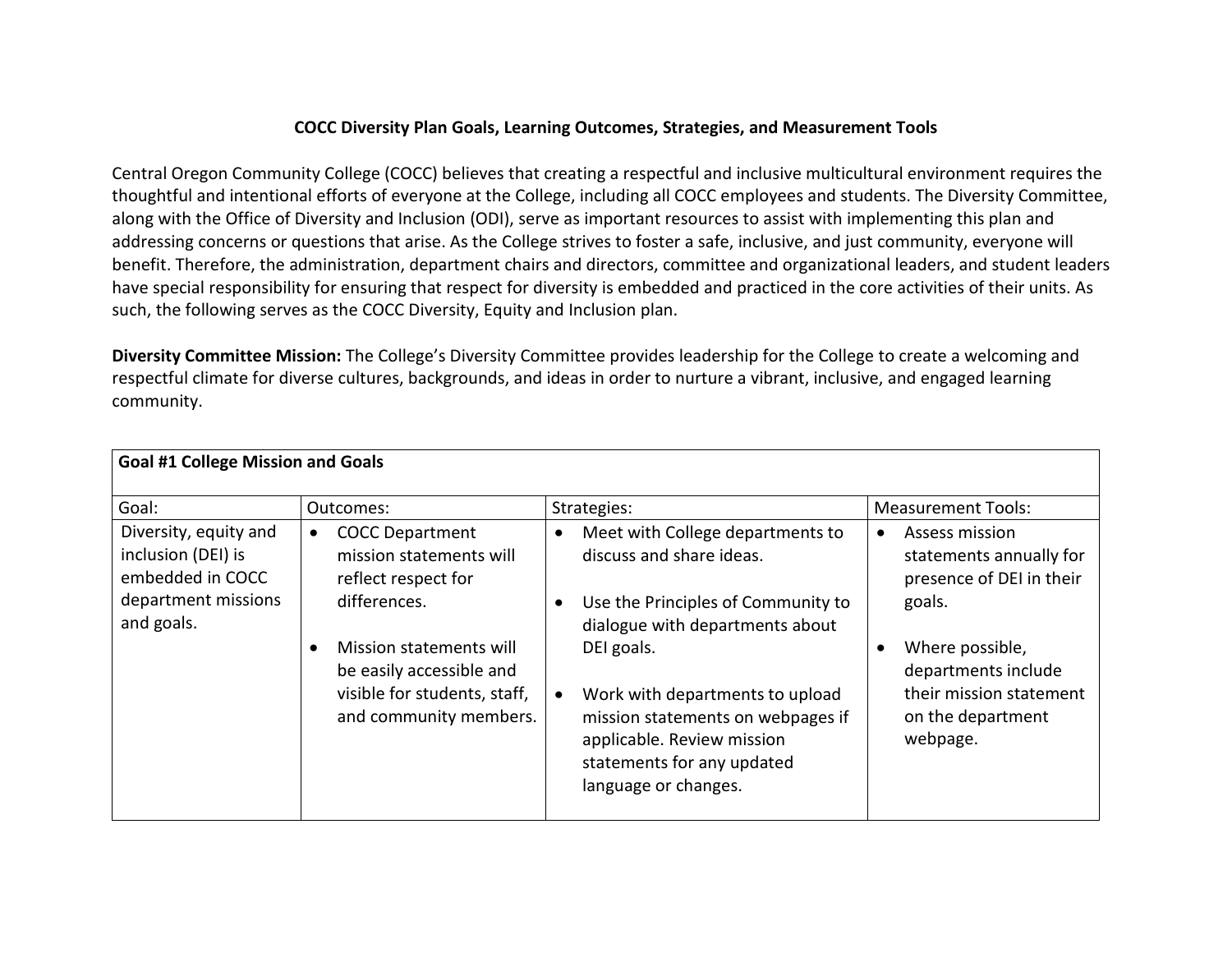| <b>Goal #2 Access and Representation</b>                                                                                           |                                                                                                                                                                              |                                                                                                                                                                                                                                                                                                                                                                                                                                                                                                                                                                                     |                                                                                                  |
|------------------------------------------------------------------------------------------------------------------------------------|------------------------------------------------------------------------------------------------------------------------------------------------------------------------------|-------------------------------------------------------------------------------------------------------------------------------------------------------------------------------------------------------------------------------------------------------------------------------------------------------------------------------------------------------------------------------------------------------------------------------------------------------------------------------------------------------------------------------------------------------------------------------------|--------------------------------------------------------------------------------------------------|
| Goal:                                                                                                                              | Outcomes:                                                                                                                                                                    | Strategies:                                                                                                                                                                                                                                                                                                                                                                                                                                                                                                                                                                         | <b>Measurement Tools:</b>                                                                        |
| The College will develop<br>practices to increase<br>and better align<br>employee demographics<br>with that of the<br>students and | DEI will be embedded in<br>$\bullet$<br>the framework of<br>COCC's employee and<br>student recruitment,<br>retention, and<br>engagement efforts.                             | Work with Human Resources (HR)<br>$\bullet$<br>to ensure that all job descriptions<br>include equity statement(s) in the<br>knowledge, skills, and abilities<br>section of job descriptions.                                                                                                                                                                                                                                                                                                                                                                                        | Student admissions and<br>$\bullet$<br>retention statistics.<br>• Employee hiring<br>statistics. |
| communities it serves.                                                                                                             | Every hiring committee<br>$\bullet$<br>will have a minimum of<br>one person who has<br>participated in Cultural<br><b>Respectful Hiring</b><br>Practices (CRHP)<br>workshop. | Work with HR to identify best<br>$\bullet$<br>practices in recruiting individuals<br>from underrepresented<br>populations.<br>Offer quarterly CRHP workshops for<br>$\bullet$<br>COCC employees.<br>Develop a bank of interview<br>$\bullet$<br>questions that help assess all<br>candidates' skills in supporting<br>COCC's Principles of Community.<br>Work with COCC faculty and staff<br>$\bullet$<br>from across the College to identify<br>and implement recruitment and<br>retention programs aimed at<br>increasing student success rates for<br>underrepresented students. | COCC district statistics.<br>• Number of employees<br>that have completed<br>CRHP workshop.      |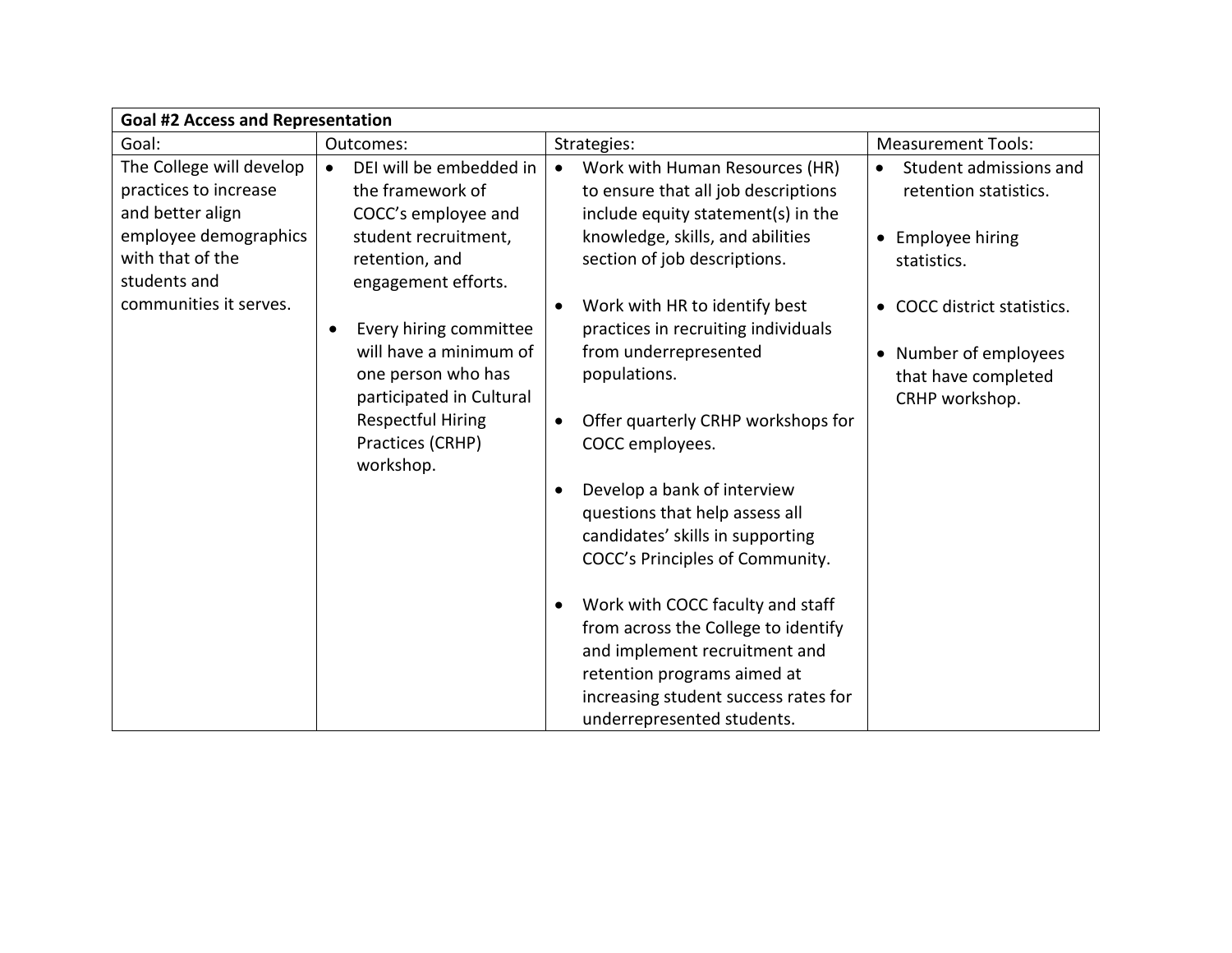| <b>Goal #3 College Climate</b>                                                         |                                                                                                                                                                                                                                                                                                                                                                                                                                   |                                                                                                                                                                                                                                                                                                                                                                                                                                                                                                                                                                                                                                                                                                                                                                                                                    |                                                                                                                                                                                                                                                                                                                                                 |
|----------------------------------------------------------------------------------------|-----------------------------------------------------------------------------------------------------------------------------------------------------------------------------------------------------------------------------------------------------------------------------------------------------------------------------------------------------------------------------------------------------------------------------------|--------------------------------------------------------------------------------------------------------------------------------------------------------------------------------------------------------------------------------------------------------------------------------------------------------------------------------------------------------------------------------------------------------------------------------------------------------------------------------------------------------------------------------------------------------------------------------------------------------------------------------------------------------------------------------------------------------------------------------------------------------------------------------------------------------------------|-------------------------------------------------------------------------------------------------------------------------------------------------------------------------------------------------------------------------------------------------------------------------------------------------------------------------------------------------|
| Goal:                                                                                  | Outcomes:                                                                                                                                                                                                                                                                                                                                                                                                                         | Strategies:                                                                                                                                                                                                                                                                                                                                                                                                                                                                                                                                                                                                                                                                                                                                                                                                        | <b>Measurement Tools:</b>                                                                                                                                                                                                                                                                                                                       |
| <b>Ensure that COCC</b><br>maintains a respectful<br>and inclusive College<br>climate. | Students and employees<br>$\bullet$<br>will feel respected, safe,<br>and welcome at the<br>College.<br>Underrepresented<br>students and employees<br>will see themselves<br>reflected in curriculum<br>and College activities.<br>Working with the Director<br>of Student Life and the<br>Title IX Coordinator, acts<br>of disrespect and/or<br>discrimination will be<br>responded to in an<br>appropriate and timely<br>manner. | <b>Embed the Principles of Community</b><br>as part of the new employee<br>onboarding process.<br>Coordinate intentional discussions<br>$\bullet$<br>regarding the Principles of<br>Community through various forums<br>annually.<br>Ensure that College events and<br>$\bullet$<br>programs reflect various cultures,<br>histories, perspectives, and other<br>differences (including, but not<br>limited to, ethnicity, religion, sexual<br>orientation, disabilities, and class.)<br>Work with Human Resources,<br>$\bullet$<br>Marketing and Public Relations, and<br>other departments to increase<br>availability of bilingual services and<br>information across the College.<br>Communicate with leadership to<br>$\bullet$<br>ensure that College art and<br>architecture reflects cultural<br>diversity. | Every three years, assess<br>$\bullet$<br>results from the Staff<br><b>College Climate or Great</b><br>Colleges to Work For<br>assessment.<br>Every three years, assess<br>$\bullet$<br>the results from the<br><b>Student College Climate</b><br>Survey.<br>Every Summer/Fall,<br>$\bullet$<br>assess the results from<br>the Graduate Survey. |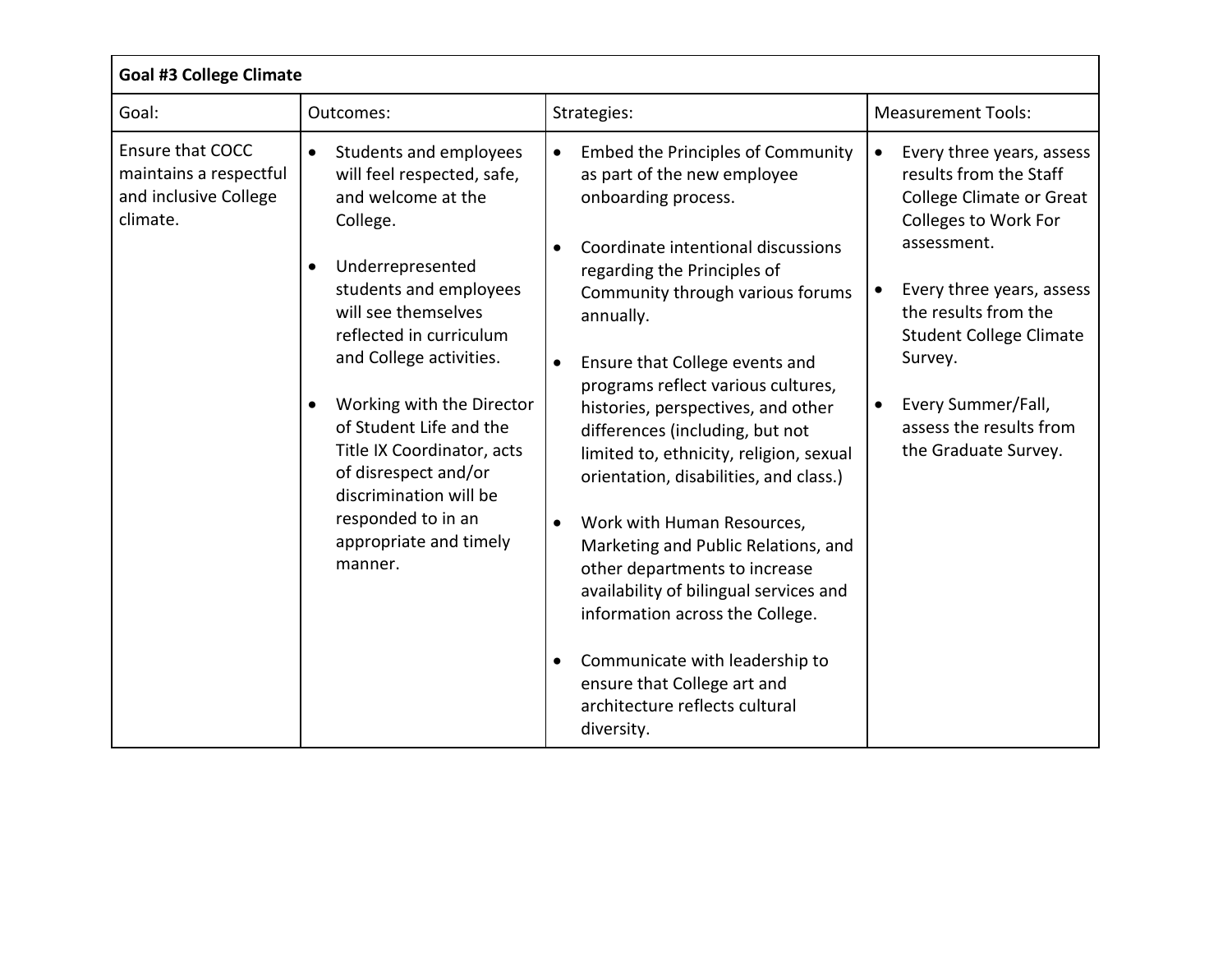| <b>Goal #4 Education and Training</b>                                                                                                                  |                                                                                                                                                                                                                                                          |                                                                                                                                                                                                                                                                                                                                                                                        |                                                                                                                                                                                                                                                                                                                                                                                                                                                                                                                    |  |
|--------------------------------------------------------------------------------------------------------------------------------------------------------|----------------------------------------------------------------------------------------------------------------------------------------------------------------------------------------------------------------------------------------------------------|----------------------------------------------------------------------------------------------------------------------------------------------------------------------------------------------------------------------------------------------------------------------------------------------------------------------------------------------------------------------------------------|--------------------------------------------------------------------------------------------------------------------------------------------------------------------------------------------------------------------------------------------------------------------------------------------------------------------------------------------------------------------------------------------------------------------------------------------------------------------------------------------------------------------|--|
| Goal:                                                                                                                                                  | Outcomes:                                                                                                                                                                                                                                                | Strategies:                                                                                                                                                                                                                                                                                                                                                                            | <b>Measurement Tools:</b>                                                                                                                                                                                                                                                                                                                                                                                                                                                                                          |  |
| Support, create,<br>and/or lead<br>educational<br>opportunities for<br>students and<br>employees that help<br>foster a welcoming<br>community for all. | Students will have access to<br>$\bullet$<br>tools to help them<br>respectfully interact with a<br>diverse community.<br>COCC employees will<br>$\bullet$<br>demonstrate cultural<br>awareness in their student<br>interactions and in the<br>workplace. | Provide DEI workshops for students<br>$\bullet$<br>and COCC employees.<br>Assist faculty in creating inclusive<br>$\bullet$<br>curriculum.<br>Provide educational materials<br>accessible through the ODI website.<br>Participate in student and employee<br>$\bullet$<br>orientation programs to bring<br>awareness of the College's<br>commitment to the Principles of<br>Community. | Solicit quantitative and<br>$\bullet$<br>qualitative surveys and<br>reporting that provide<br>information on courses<br>that include DEI as part<br>of course outcomes.<br>Number of training<br>$\bullet$<br>workshops offered for<br>COCC employees and<br>students.<br>Each term, complete<br>$\bullet$<br>and review the survey<br>of diversity-related<br>courses and workshop<br>training evaluations.<br>Assess<br>$\bullet$<br>workshop/training<br>enrollment<br>demographics to<br>determine attendance. |  |